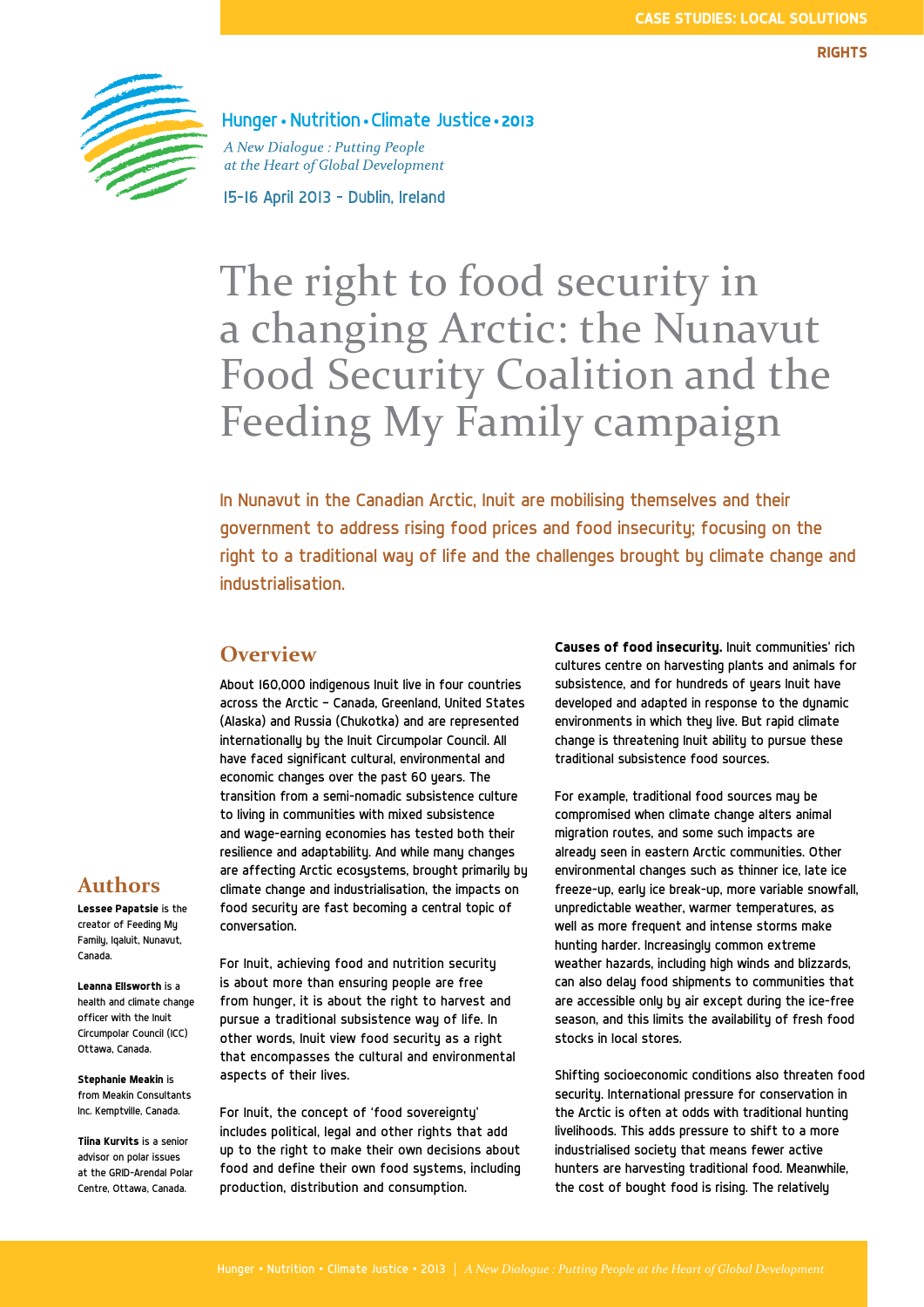recent shift to a cash-based economy among Inuit also brings challenges of money management skills, exacerbated by other household priorities such as the costs of fuel, power and rent, and this is compounding the issues of unaffordable food prices and low incomes.

Yet Inuit remain confident that as a culture they will not only survive these changes but thrive. Local solutions to mobilise communities to address food insecurity are emerging. This case study examines two such approaches in Canada, the Nunavut Government's Nunavut Food Security Coalition and a grassroots community mobilisation effort called Feeding My Family that is using social networking to raise awareness and discuss food security rights.

**Inuit rights in Canada.** Approximately 50,000 Inuit live in 53 communities in Canada's Arctic region. Canadian Inuit rights are conceptualised and codified in myriad ways at national and international levels, including treaties, land claims agreements, global Indigenous Peoples' rights, health rights, the right to food and nutrition, rights to access and own land, water rights, rights to the means of food production, and, more broadly, human rights. Achieving food sovereignty in the rapidly changing Arctic environment particularly requires that Inuit are empowered to shape global, national, regional and local decision-making processes related to biodiversity conservation initiatives.

**Food insecurity in Nunavut, Canada.** A visit in 2012 by the UN Special Rapporteur on the Right to Food Mission to Canada directed particular attention to the situation of Aboriginal Peoples in Canada, as well as food security considerations for rural and remote communities across the country — especially in the north.1 In Nunavut, Canada, household food insecurity rates are five to six times higher than the national average. Researchers from the Inuit Health Survey (2007-2009) estimate that 70 per cent of Inuit preschool children live in food-insecure homes and that Nunavut students are more likely than other Canadian students to go to bed hungry because there is not enough food at home. Community-based studies in Nunavut indicate rates of food insecurity range from 50-80 per cent. Poor nutritional quality, as well as food scarcity imposes an additional burden and associated consequences for Inuit health.

# **Interventions and impacts**

Results from research on how to address food insecurity suggest that recognising and respecting Inuit human rights can reduce people's vulnerability to hunger, under-nutrition and climate change. Three primary factors appear to influence food insecurity in Nunavut:

- **Knowledge and awareness.** Traditional knowledge and traditional food systems support both cultural identity and food security, but are declining;
- **Phusical access.** Climate change effects and restrictions on harvesting rights are limiting access to traditional food.
- **Economic status.** Poverty is restricting people's pursuit of traditional livelihoods.

**Developing a coordinated government and stakeholder approach.** The Government of Nunavut has recognised the social cost of food insecurity in the territory and the importance of traditional food in the fight against it.

Because addressing this complex issue is broader than the mandate of any one organisation, the Nunavut government approach has been to embed food security actions within a larger mobilisation for poverty reduction. An integrated, coordinated and collaborative approach involving commitment and resources from many partners is deemed the only way to achieve meaningful impact on this profoundly important issue.

In 2011, the Nunavut Food Security Coalition (NFSC) was established to "develop a long term, ongoing, inclusive and sustainable approach to food security in Nunavut". The NFSC draws representatives from seven departments of the Government of Nunavut and four Inuit organisations. Its goal is to engage a broad group of partner organisations and the public to create a collaborative strategy of programmes, policies and initiatives on food security. The focus is on identifying initiatives that can be undertaken within Nunavut, using existing resources. By ensuring all stakeholders have a say in developing the vision for food security in Nunavut, the coalition aims to ensure that the rights of Inuit in the communities are upheld.

Over the past year (2012-2013), the NFSC has held thematic discussions, organised public engagements, sought ongoing academic and expert advice, and in January 2013 held a symposium to bring together all interests. The coalition is now evaluating a draft strategy for implementation from spring 2013.

**Grassroots mobilisation: the Feeding My Family Facebook group.** There has also been a large community mobilisation around the issue of food insecurity in Nunavut, propelled by the Feeding My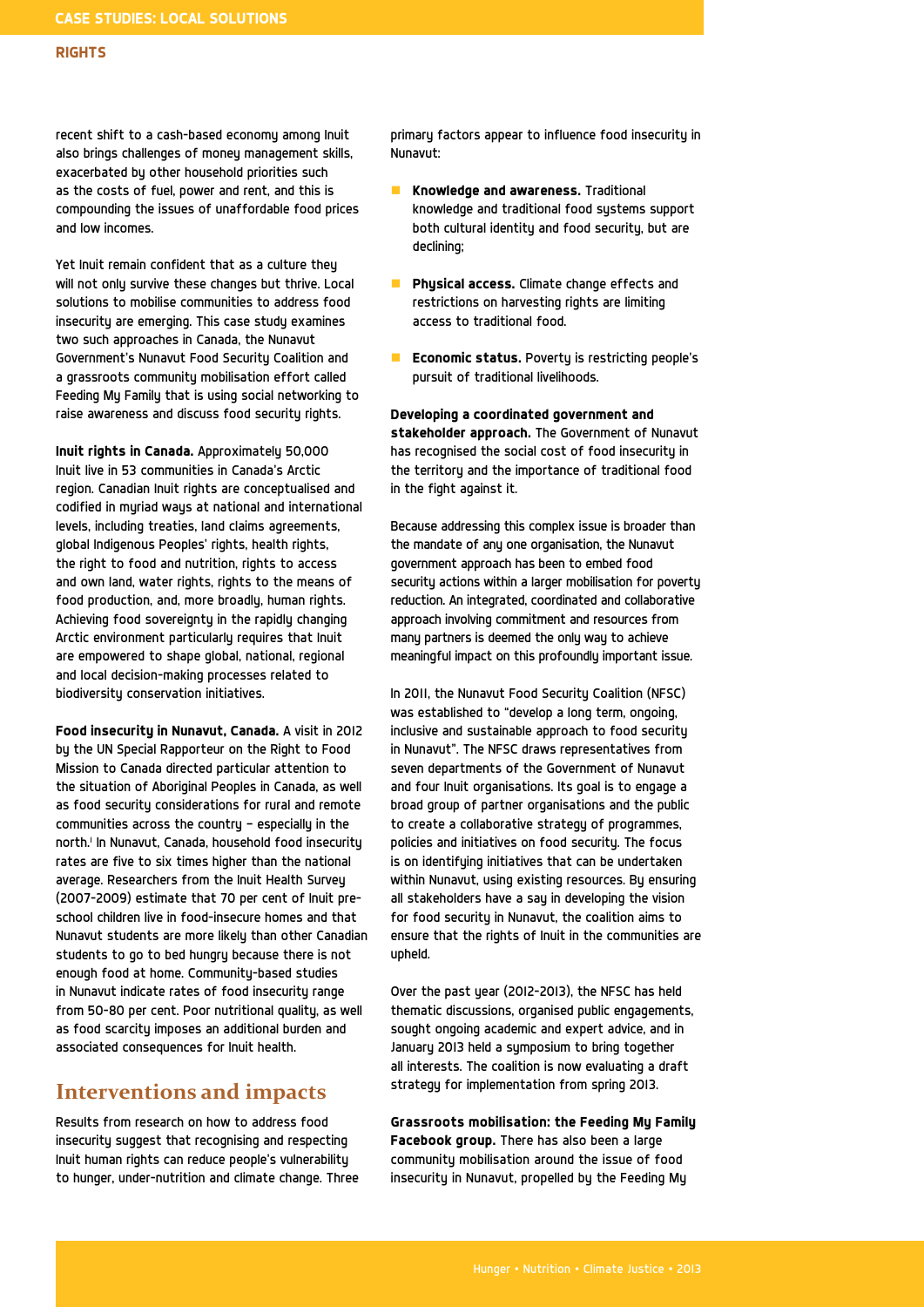

*Inuit view food security as a right that encompasses the cultural and environmental aspects of their lives*

> Family (FMF) group on the popular social media networking website, Facebook.2 FMF was created by a mother (Leesee Papatsie), who wanted to raise awareness about the struggle Inuit face to feed their families (see Box 1). Since its creation in May 2012, more than 20,000 people have joined FMF, which provides an online discussion forum. Inuit understand hunger, and its stories and legends permeate their culture. FMF uses this innate understanding of the issue to get people talking about the high cost of food, to gain followers, and to work for change.

# **Main achievements and challenges**

FMF has given Inuit people a place to voice their concerns and has empowered them to speak up for themselves — something that is against the traditional 'norm'. FMF also promotes Inuit knowledge and traditions, like sharing food among the family, to tackle food insecurity.

The public pressure raised by FMF is helping 'jump start' faster collaboration between the Nunavut

#### **Box 1. Leesee's story**

"One day I saw a person was taking a stand against the high cost of food in Nunavut right outside our local store. At that time, I was unable to join him but I supported what he was standing for. It inspired me to organise a campaign to stand together and speak with one voice on the high cost of food in Nunavut. Inuit are good at coming together for a common goal and have been working together to fight hunger for hundreds of years. I also knew that many Northerners $^{\rm 3}$  use Facebook as a way of communicating with the outside world and that it would be a useful way of connecting people around the issue.

There are three people living in our household, we spend about 500 Canadian dollars per week to feed ourselves and others (Inuit will share their food among family members — this is the norm for us). For example, frozen concentrated juice can cost CAN\$8.59. We are lucky compared to other families as both my husband and I have jobs and we have a house. Nunavummiut (the people of Nunavut) struggle to put food on the table and a lot of people are trapped in a vicious circle — they get paid, pay the bills and buy food, but often have to borrow money for food before their next payday. Many households have one or two working folks supporting eight to ten people.

Changes in weather are also making it difficult for Inuit to harvest animals. One year, we tried to go fishing through the sea ice. The travel conditions were so poor, we had to turn back despite this time of year normally being a good time to travel and fish."